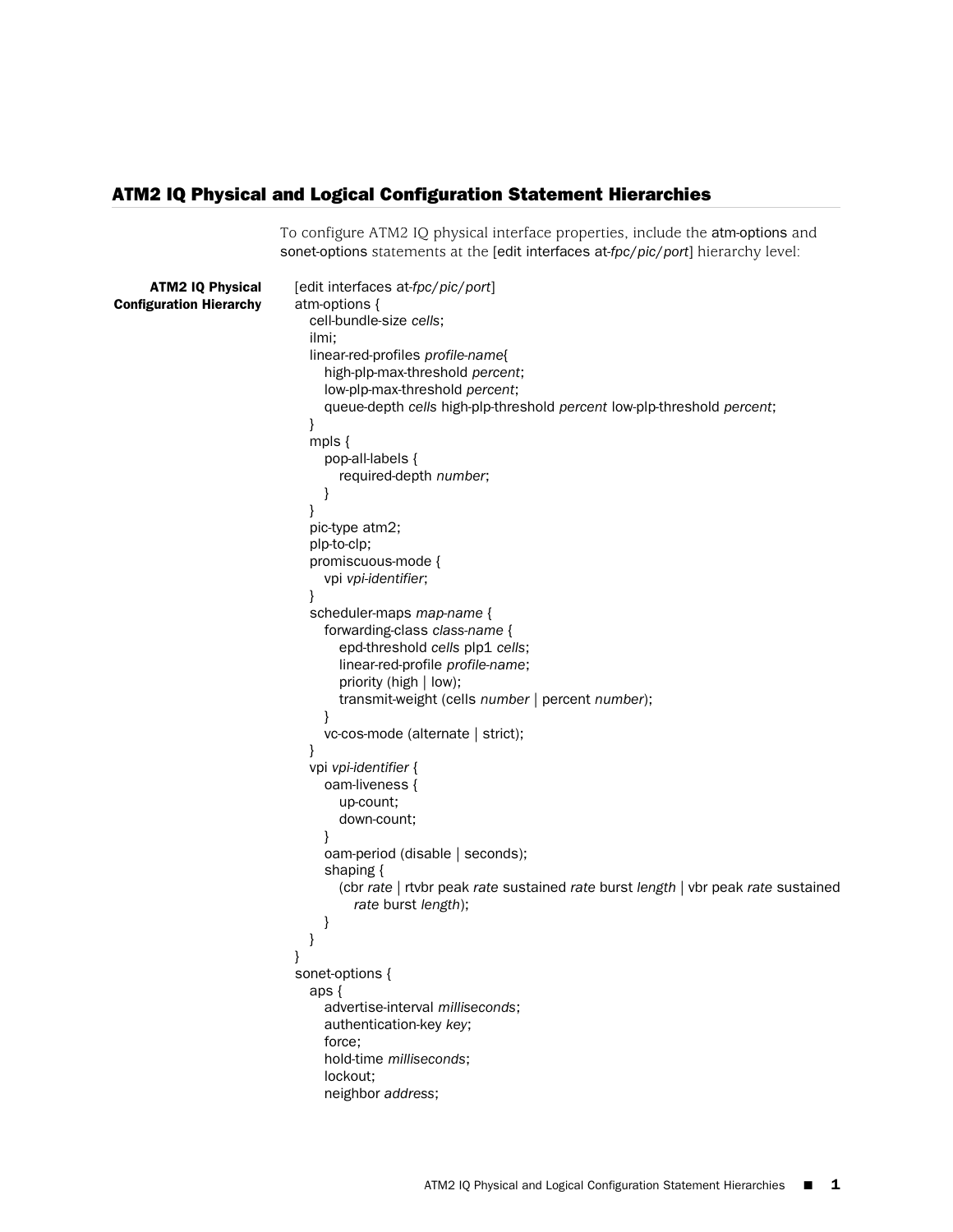```
paired-group group-name;
     protect-circuit group-name;
     request;
     revert-time seconds;
     working-circuit group-name;
  }
  bytes {
    e1-quiet value;
    f1 value;
    f2 value;
     s1 value;
     z3 value;
    z4 value;
  }
  loopback (local | remote);
  (payload-scrambler | no-payload-scrambler);
  rfc-2615;
  trigger {
    defect ignore {
       hold-time up milliseconds down milliseconds;
     }
   }
  (z0-increment | no-z0-increment);
}
```
To configure ATM2 IQ logical interface properties, include the following statements:

| <b>ATM2 IQ Logical</b>         | allow-any-vci;                                                                         |
|--------------------------------|----------------------------------------------------------------------------------------|
| <b>Configuration Hierarchy</b> | atm-scheduler-map (map-name   default);                                                |
|                                | cell-bundle-size cells;                                                                |
|                                | epd-threshold cells;                                                                   |
|                                | multicast-vci vpi-identifier.vci-identifier;                                           |
|                                | oam-liveness {                                                                         |
|                                | up-count cells:                                                                        |
|                                | down-count cells;                                                                      |
|                                |                                                                                        |
|                                | oam-period (disable   seconds);                                                        |
|                                | plp-to-clp;                                                                            |
|                                | shaping $\{$                                                                           |
|                                | (cbr rate   rtvbr peak rate sustained rate burst length   vbr peak rate sustained rate |
|                                | burst length);                                                                         |
|                                |                                                                                        |
|                                | transmit-weight number;                                                                |
|                                | trunk-id number;                                                                       |
|                                | vci vpi-identifier.vci-identifier;                                                     |
|                                | vpi <i>vpi-identifier</i> ;                                                            |
|                                | family inet address address {                                                          |
|                                | multipoint-destination address;                                                        |
|                                | epd-threshold cells;                                                                   |
|                                | inverse-arp;                                                                           |
|                                | oam-liveness {                                                                         |
|                                | up-count cells;                                                                        |
|                                | down-count cells:                                                                      |
|                                |                                                                                        |
|                                | oam-period (disable   seconds);                                                        |